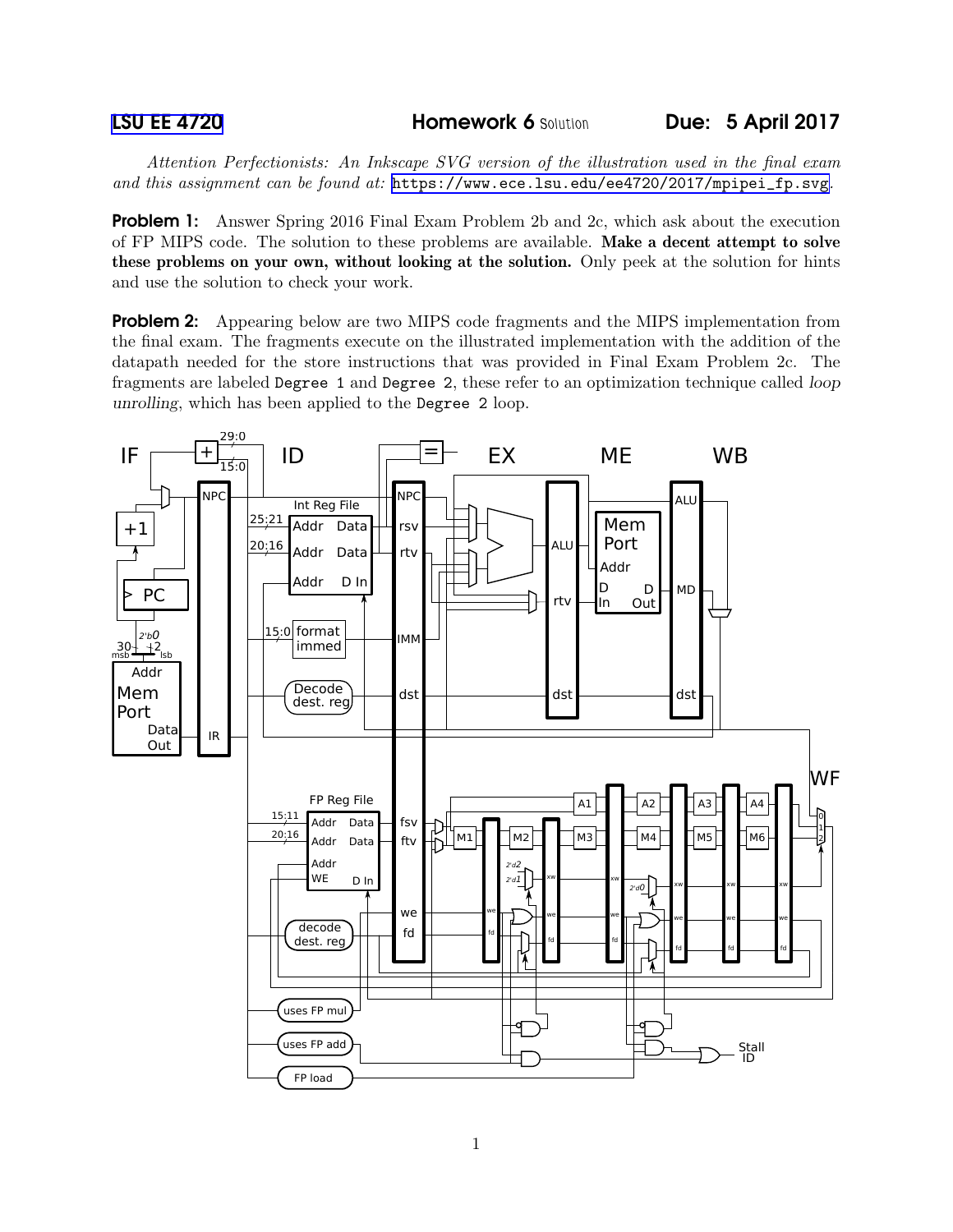(*a*) Show a pipeline execution diagram of each on the illustrated code fragments. Show enough iterations to compute the CPI. Note that the second loop should have fewer stalls than the first.

Solution appears below. Note that the state of the pipeline at the start of the second iteration, in cycle 9, is the same as the state of the pipeline at the start of the third iteration, in cycle 18. In both cases the addi is in ID, the bne is in EX, and the swc1 is in ME. Therefore we can use the second iteration to compute CPI. (It just so happens that we could also the first iteration, but we didn't prove that we could with the argument above.)

```
# Degree 1 -- SOLUTION
LOOP: # First Iteration
    # Cycle 0 1 2 3 4 5 6 7 8 9 10 11 12 13 14 15 16 17 18 29 20
lwc1 f0, 0(r1) IF ID EX ME WF
add.s f0, f0, f1 IF ID -> A1 A2 A3 A4 WF
swc1 f0, 0(r1) IF -> ID -------> EX ME WB
bne r1, r3 LOOP IF -------> ID EX ME WB
addi r1, r1, 4 IF ID EX ME WB
LOOP: # Second Iteration
    # Cycle 0 1 2 3 4 5 6 7 8 9 10 11 12 13 14 15 16 17 18 29 20
lwc1 f0, 0(r1) IF ID EX ME WF
add.s f0, f0, f1 IF ID -> A1 A2 A3 A4 WF
swc1 f0, 0(r1) IF -> ID ------> EX ME WB
bne r1, r3 LOOP IF ------> ID EX ME
addi r1, r1, 4 \blacksquare IF ID EX ME WB
    # Cycle 0 1 2 3 4 5 6 7 8 9 10 11 12 13 14 15 16 17 18 29 20 21
LOOP: # Third Iteration
\lceil \text{lwc1 f0, 0(r1)} \rceil IF ID EX ME..
# Degree 2 -- SOLUTION
LOOP: # First Iteration
     # Cycle 0 1 2 3 4 5 6 7 8 9 10 11 12 13 14 15 16 17 18 29 20
lwc1 f0, 0(r1) IF ID EX ME WF
lwc1 f1, 4(r1) IF ID EX ME WF
add.s f0, f0, f9 IF ID A1 A2 A3 A4 WF
add.s f1, f1, f9 IF ID A1 A2 A3 A4 WF
swc1 f0, 0(r1) IF ID ----> EX ME WB
swc1 f1, 4(r1) IF ----> ID EX ME WB
bne r1, r3 LOOP IF ID EX ME WB
addi r1, r1, 8 IF ID EX ME WB
     # Cycle 0 1 2 3 4 5 6 7 8 9 10 11 12 13 14 15 16 17 18 29 20
LOOP: # Second Iteration
lwc1 f0, 0(r1) IF ID EX ME WF
lwc1 f1, 4(r1) IF ID EX ME WF
add.s f0, f0, f9 IF ID A1 A2 A3 A4 WF
```
(*b*) Compute the execution efficiency of both loops in CPI. Remember that the number of cycles should be determined by looking at the same point in execution, usually IF of the first instruction, in two different iterations. Put another way, just because the custom car you will order after graduation will take two months to arrive, doesn't mean that the factory makes just one car every two months.

The Degree 1 loop has a CPI of  $\frac{18-9}{5}=1.8$  CPI based on the iteration start times of cycle 9 and cycle 18. The Degree 2 loop has a CPI of  $\frac{10-0}{8}=1.25$  CPI, under the assumption that all iterations will execute in the same way as the first.